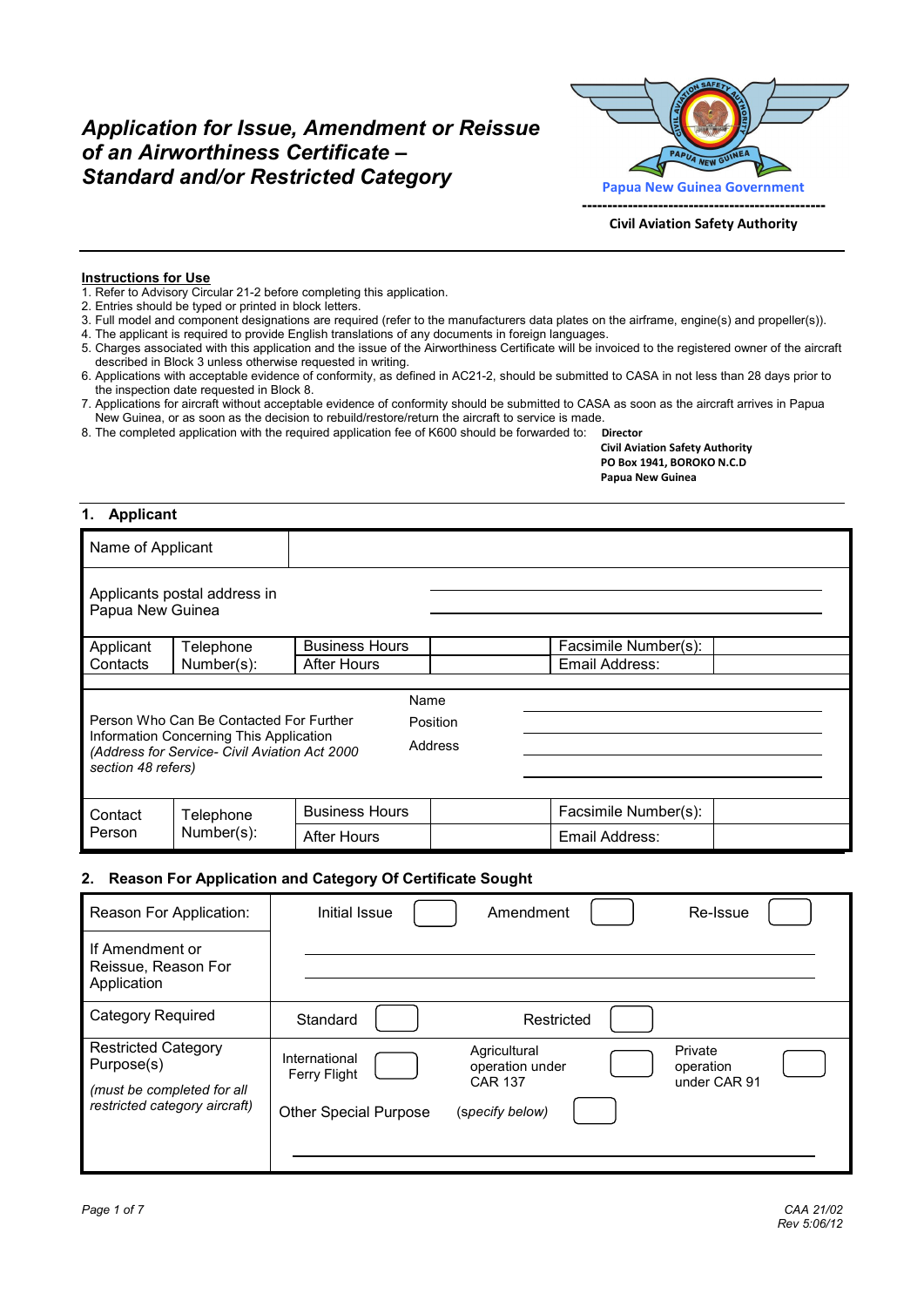#### **3. Aircraft Description**

|              | Manufacturer                        |                                                                                                                                                                                                                                                                                                                                                                                 |
|--------------|-------------------------------------|---------------------------------------------------------------------------------------------------------------------------------------------------------------------------------------------------------------------------------------------------------------------------------------------------------------------------------------------------------------------------------|
|              | Model                               |                                                                                                                                                                                                                                                                                                                                                                                 |
|              | Serial Number                       |                                                                                                                                                                                                                                                                                                                                                                                 |
| Aircraft     | <b>Type Certificate</b>             |                                                                                                                                                                                                                                                                                                                                                                                 |
|              | Date Of Manufacture                 |                                                                                                                                                                                                                                                                                                                                                                                 |
|              | New or Used                         |                                                                                                                                                                                                                                                                                                                                                                                 |
|              | Maximum Certificated Takeoff Weight |                                                                                                                                                                                                                                                                                                                                                                                 |
|              | Registration Mark (if known)        | P <sub>2</sub> -                                                                                                                                                                                                                                                                                                                                                                |
|              | Manufacturer                        |                                                                                                                                                                                                                                                                                                                                                                                 |
|              | Model                               |                                                                                                                                                                                                                                                                                                                                                                                 |
| Engine       | Serial Number(s)                    |                                                                                                                                                                                                                                                                                                                                                                                 |
|              | Power/thrust rating                 |                                                                                                                                                                                                                                                                                                                                                                                 |
|              | New or used                         |                                                                                                                                                                                                                                                                                                                                                                                 |
|              | Manufacturer                        |                                                                                                                                                                                                                                                                                                                                                                                 |
|              | <b>Assembly Model</b>               |                                                                                                                                                                                                                                                                                                                                                                                 |
|              | Serial Number(s)                    |                                                                                                                                                                                                                                                                                                                                                                                 |
|              | <b>Blade designations</b>           |                                                                                                                                                                                                                                                                                                                                                                                 |
| Propeller(s) | <b>Blade serial numbers</b>         |                                                                                                                                                                                                                                                                                                                                                                                 |
|              | New or used                         |                                                                                                                                                                                                                                                                                                                                                                                 |
|              | Date of Manufacture                 |                                                                                                                                                                                                                                                                                                                                                                                 |
|              | Date of Last Overhaul               |                                                                                                                                                                                                                                                                                                                                                                                 |
|              | <b>NOTE</b>                         | AC 21-1 list aircraft models which have been type accepted in Papua New Guinea and the basis of type acceptance for<br>each model. If the subject of this application is not listed or any aspect of the manufacturer-model-type certificate- serial<br>number range combination differs, a new or amended Type Acceptance Certificate is required. Details on this process are |

## **4. Evidence Of Conformity**

| <b>Export Certificate Of Airworthiness</b> | Attached         | Will be available at Inspection |  |
|--------------------------------------------|------------------|---------------------------------|--|
| <b>Statement of Conformity</b>             | Attached         | Will be available at Inspection |  |
|                                            | <b>Issued By</b> |                                 |  |

*contained in Advisory Circular 21-1.* 

#### **5. Notification Of Registration**

| The aircraft described in Block 3 is registered, or an application has<br>been made on form CASA 47/01 for entry on to the Papua New Guinea<br>Register, in the name of: |  |
|--------------------------------------------------------------------------------------------------------------------------------------------------------------------------|--|
|--------------------------------------------------------------------------------------------------------------------------------------------------------------------------|--|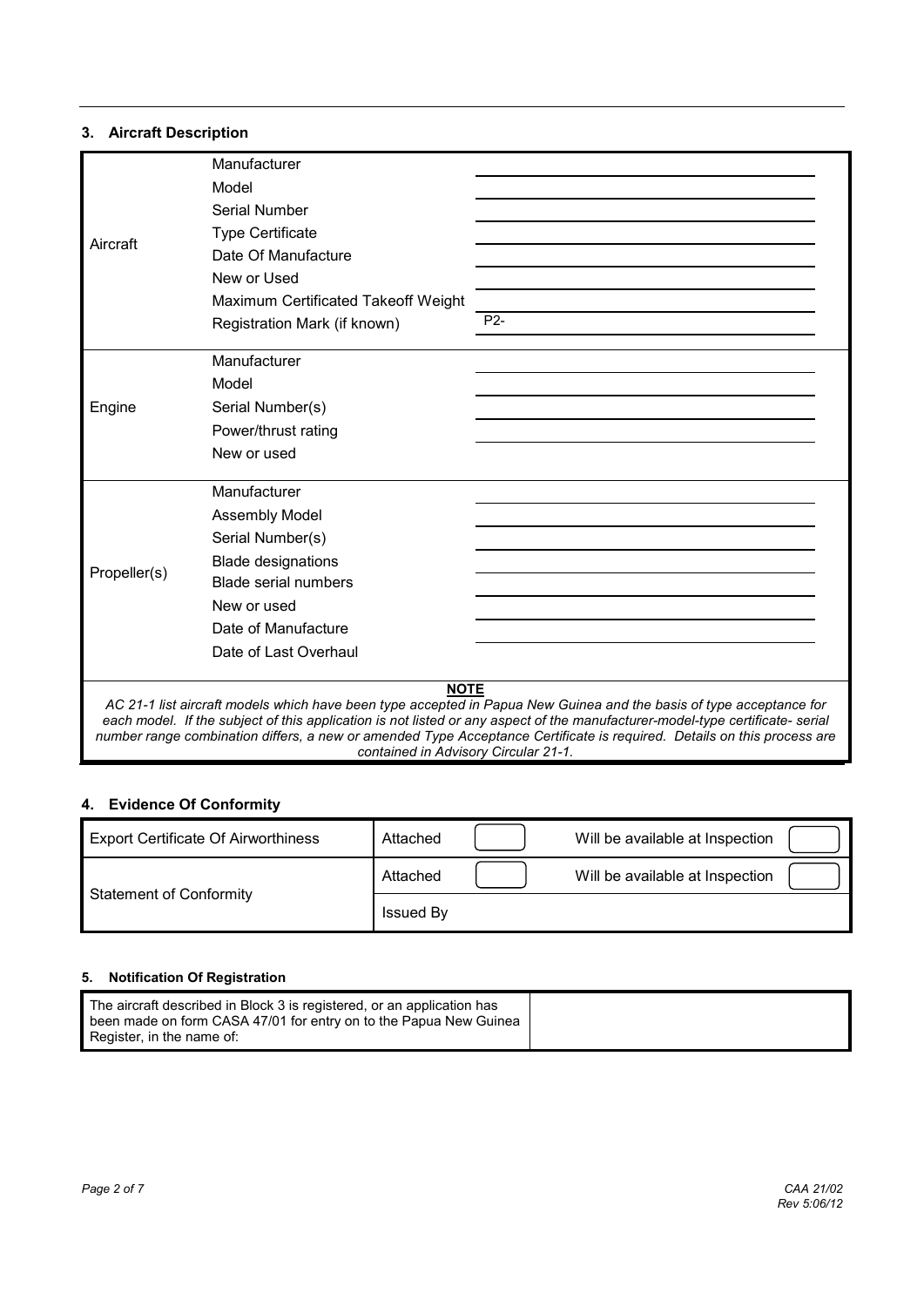#### **6. Eligibility Investigation**

*If an export certificate of airworthiness or a statement of conformity is not available, or the aircraft was last certified in Papua New Guinea, CASA will conduct an eligibility investigation to determine and document the process of establishing conformity. (see Advisory Circular 21-2 for full details).* 

*In these circumstances, the applicant should supply all relevant information to assist CASA investigation. This may include a copy of the last valid airworthiness certificate; a summary of the maintenance records available and a certified history of the aircraft since it was last airworthy.* 

*If the aircraft was imported in a damaged or incomplete state or is being rebuilt following an accident in PNG, the following are also required:* 

- *A complete list of damage to the aircraft or a complete list of missing components*
- *A copy of any accident or incident report*
- *A summary of the proposed rebuild process including source of replacement parts*
- *Details of repair schemes where applicable*
- *Approximate timetable for achieving airworthiness*

*Note: CASA will decide on the basis of the information provided whether or not an inspection of the aircraft will be required as part of the eligibility investigation (the inspection is separate from the final inspection required for certificate issue and would be conducted before any work on the aircraft commenced)*

The following information is supplied in support of a CASA eligibility investigation: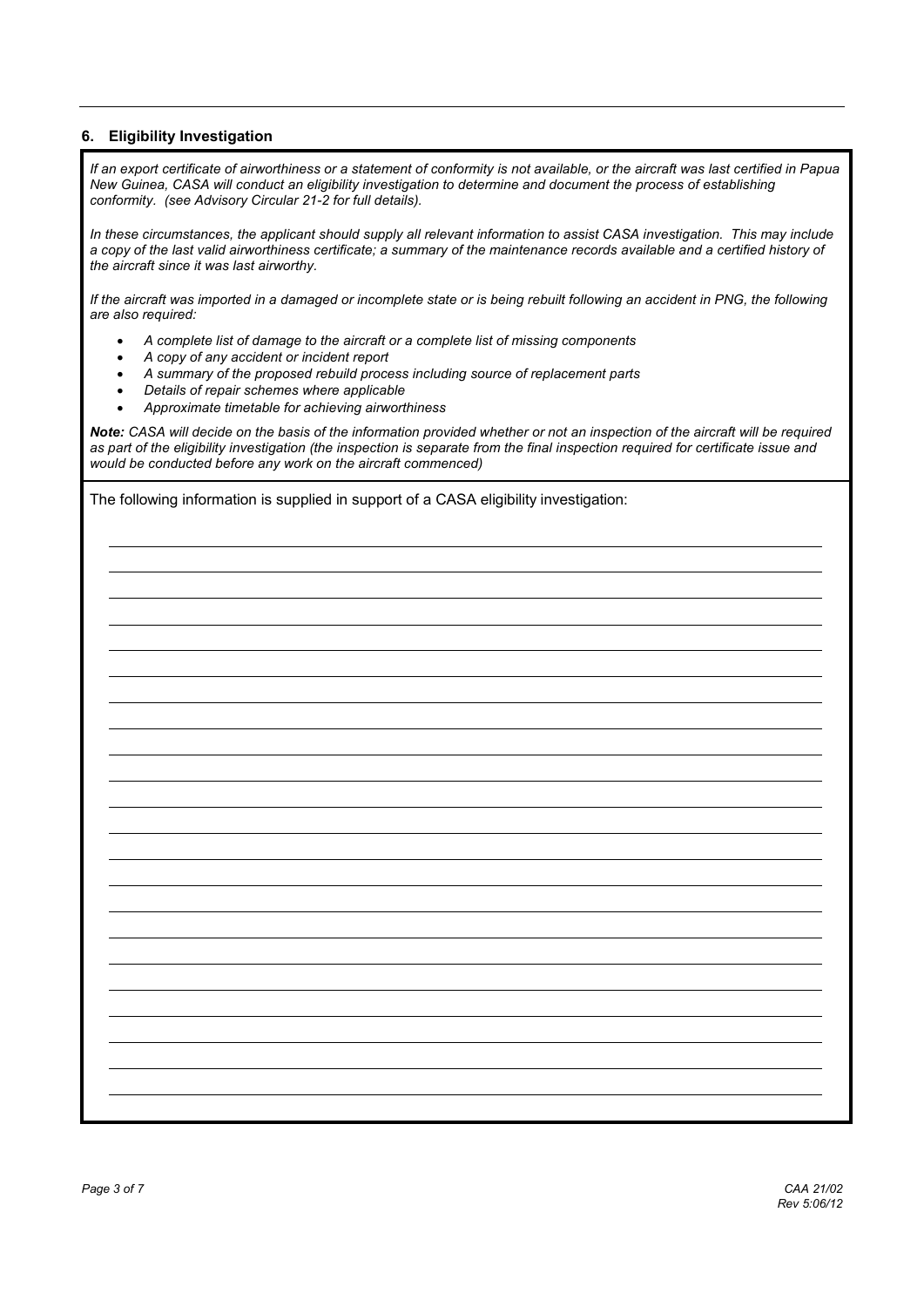#### **7. Supporting Documentation** *(all aircraft)*

| Indicate by a $\checkmark$ whether the documents will be available at the time of inspection or are attached |               |          |  |
|--------------------------------------------------------------------------------------------------------------|---------------|----------|--|
|                                                                                                              | At Inspection | Attached |  |
| Certificate of Registration                                                                                  |               |          |  |
| <b>Modification Summary</b>                                                                                  |               |          |  |
| Damage and Repair Summary                                                                                    |               |          |  |
| AD Compliance Summary                                                                                        |               |          |  |
| Statement of Compliance With CAR 26                                                                          |               |          |  |
| Statement of Compliance With CAR 91 Subparts F & G                                                           |               |          |  |
| <b>Flight Manual</b>                                                                                         |               |          |  |
| Radio Station Approval                                                                                       |               |          |  |
| <b>CASA PNG Logbooks</b>                                                                                     |               |          |  |
| Maintenance Programme Statement                                                                              |               |          |  |
| All Previous Maintenance Records                                                                             |               |          |  |
| Weight & Balance Data                                                                                        |               |          |  |

#### **8. Inspection**

| The aircraft described in Block 3 will be<br>presented for inspection at: |  |
|---------------------------------------------------------------------------|--|
| Proposed Date of Inspection<br>(Considered provisional by the CASA)       |  |

#### **9. Declaration**

I hereby declare that I am, or have applied to be, the registered owner (or the agent of the registered owner) of the aircraft described in Block 3 and to the best of my knowledge and belief the particulars entered on this application are accurate in every respect and show compliance with CAR 21 Subpart D. The application fee required by the CAR charges is enclosed herewith.

Signature of Applicant@@@@@@@@@@@@@@@@Date@@@@@@

Name of Applicant @@@@@@@@@@@@@@@@@@Owner/Agent

*The provision of false information or failure to disclose information relevant to the grant or holding of an aviation document constitutes and offence under Section 283 of the Civil Aviation Act 2000*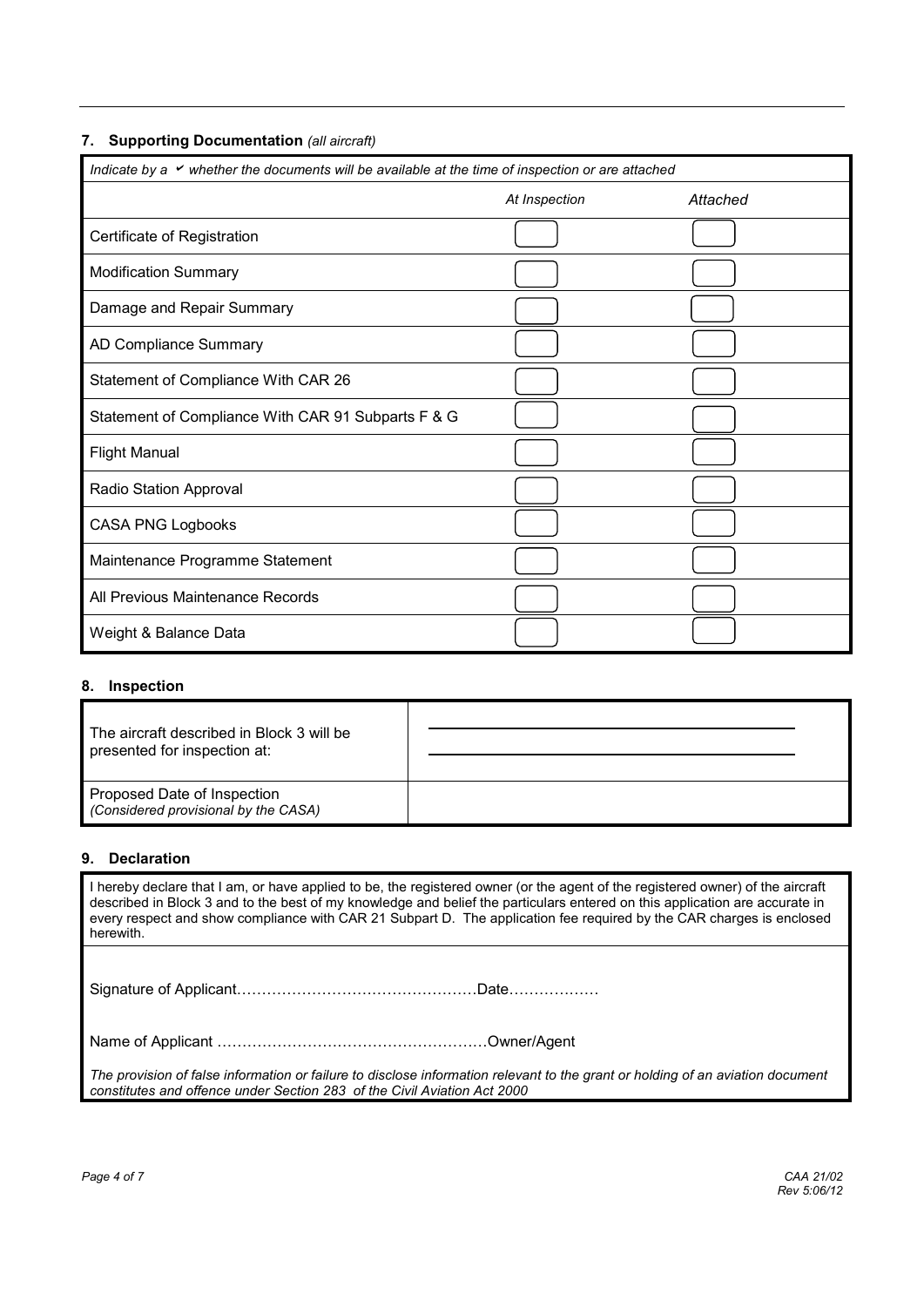# **Annex 1 to CASA 21-02 Aircraft Technical Specification**

#### As of date:

#### **GENERAL**

| Serial No                             |  |
|---------------------------------------|--|
| Aircraft Type                         |  |
| Variant                               |  |
| Line Number                           |  |
| Operator                              |  |
| Registration & Country                |  |
| Date of Manufacture                   |  |
| <b>Total Airframe Hours Since New</b> |  |
| Total Airframe Cycles Since New       |  |

#### **AIRFRAME**

| Maintenance<br>Schedule &<br>Status | Interval | Date of Last<br><b>Check</b> | <b>TSN at Last</b><br><b>Check</b> | <b>CSN at Last</b><br>Check | <b>Next Due</b> |
|-------------------------------------|----------|------------------------------|------------------------------------|-----------------------------|-----------------|
| <b>B2 CHECK</b>                     |          |                              |                                    |                             |                 |

## **ENGINE**

| Type                                                 |   |   |  |
|------------------------------------------------------|---|---|--|
| Position                                             | 2 | 3 |  |
| Serial Number                                        |   |   |  |
| <b>Total Hours Since New</b>                         |   |   |  |
| <b>Total Cycles Since New</b>                        |   |   |  |
| LLP Cycles Remaining to First Limiter<br>(Current)   |   |   |  |
| Current Take-Off EGT Margin<br>(ECM<br>Trend Report) |   |   |  |
| Modifications and other comments                     |   |   |  |

#### **PROPELLOR ASSEMBLY**

| Type:                             |  |  |
|-----------------------------------|--|--|
| Serial Number                     |  |  |
| <b>Hours Since New</b>            |  |  |
| Hours Since last major inspection |  |  |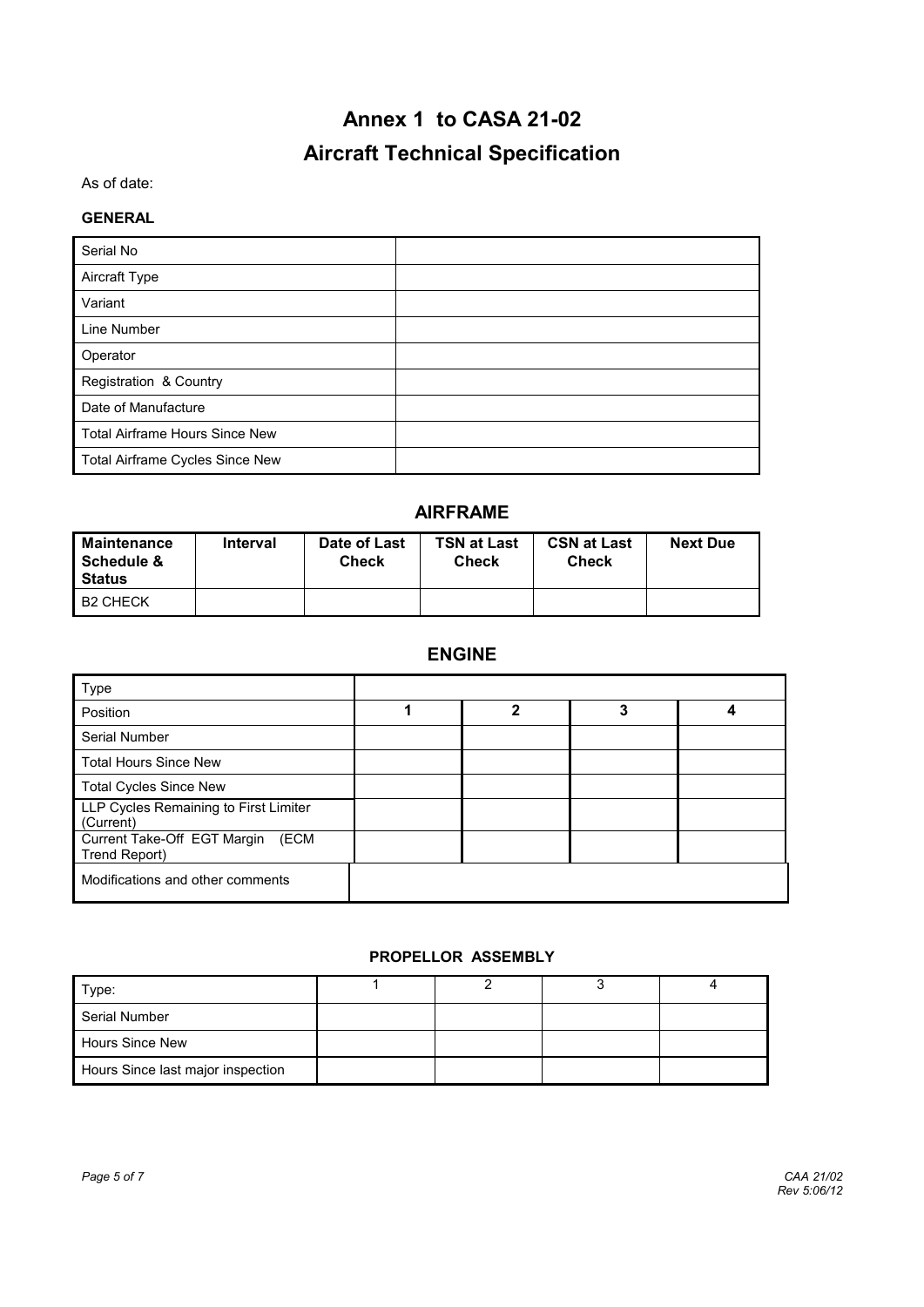## **LANDING GEAR**

| Position                       | <b>NOSE</b> | <b>FFT</b> | <b>RIGHT</b> |
|--------------------------------|-------------|------------|--------------|
| <b>Serial Number</b>           |             |            |              |
| <b>Total Cycles Since New</b>  |             |            |              |
| <b>Cycles Since Overhaul</b>   |             |            |              |
| Cycles to next overhaul        |             |            |              |
| Date of Next Overhaul Due Date |             |            |              |

## **AIRCRAFT WEIGHTS**

#### **Current Operation:-**

|                          | LBS | <b>KILOGRAMS</b> |
|--------------------------|-----|------------------|
| Maximum Take-Off weight  |     |                  |
| Maximum Landing Weight   |     |                  |
| Maximum Zero Fuel Weight |     |                  |
| Maximum Fuel Capacity    |     |                  |

#### **SEATING / LOPA : (N/A for Cargo Configuration)**

| (Note 1)<br><b>LOPA</b>             | J (Business) Class: | Y (Economy) Class: |
|-------------------------------------|---------------------|--------------------|
| No of seats                         |                     |                    |
| Pitch (inches)                      |                     |                    |
| Cabin Attendant Seats               |                     |                    |
| <b>Emergency Exit Configuration</b> |                     |                    |

#### **GALLEYS**

| <b>Galley Configuration</b>    |  |
|--------------------------------|--|
| Galley Standard (Atlas / KSSU) |  |
| Equipment                      |  |

#### **LAVATORIES**

| Lavatory Configuration |  |
|------------------------|--|
| Type                   |  |
| Location               |  |

## **OTHER**

|                                                  | Details |
|--------------------------------------------------|---------|
| Airplane Flight Manual Approval -FAA, EASA, etc. |         |
| ETOPS Certification                              |         |
| EFIS / Non EFIS Cockpit                          |         |
| Number of Observer Seats (Cockpit)               |         |